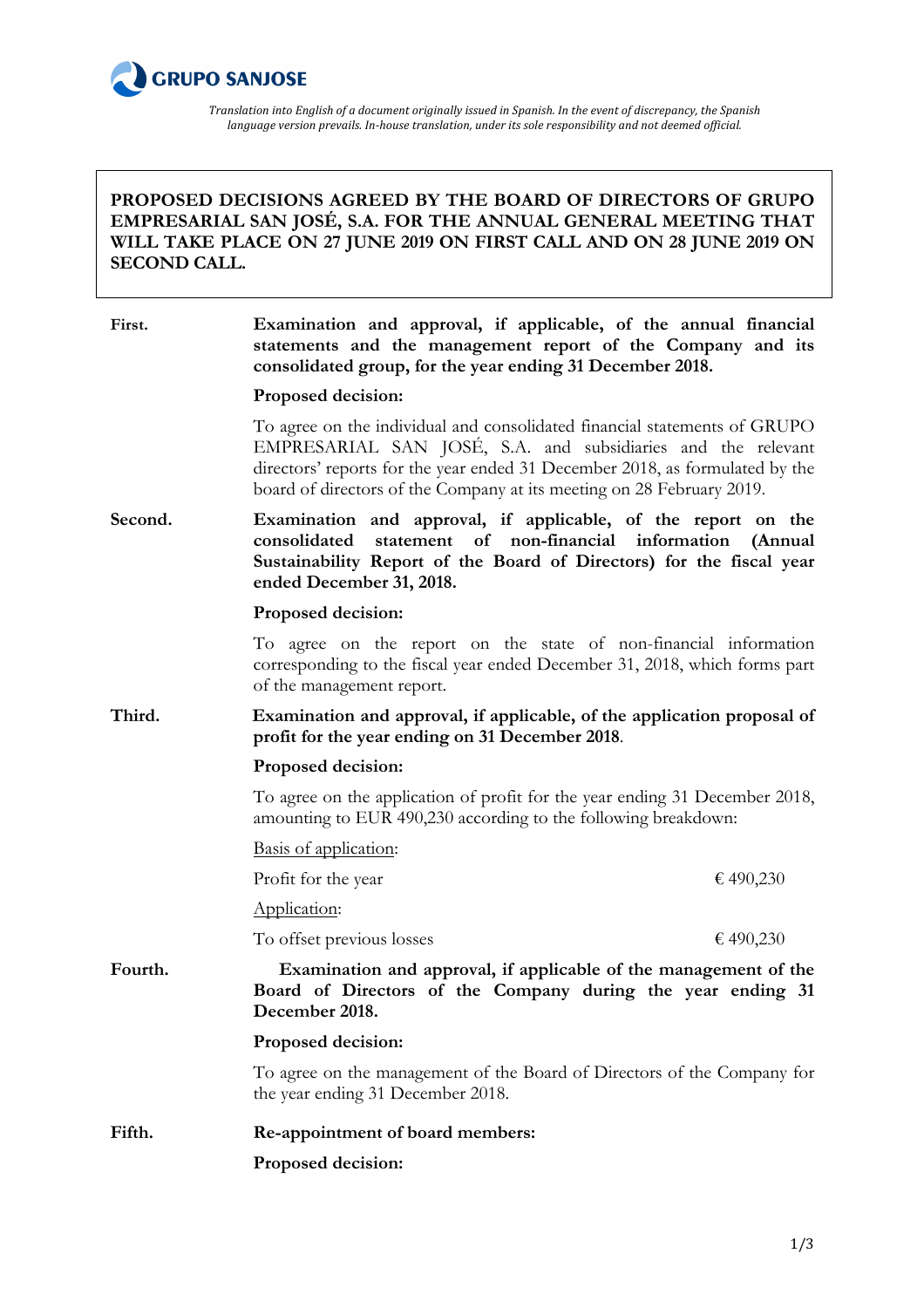

*Translation into English of a document originally issued in Spanish. In the event of discrepancy, the Spanish language version prevails. In-house translation, under its sole responsibility and not deemed official.*

| Fifth A: | Re-appointment of Mr. Enrique Martín Rey as dominical director, on<br>proposal of the Board of Directors.                                                                                                                                                                                                                                                         |
|----------|-------------------------------------------------------------------------------------------------------------------------------------------------------------------------------------------------------------------------------------------------------------------------------------------------------------------------------------------------------------------|
|          | Proposed decision:                                                                                                                                                                                                                                                                                                                                                |
|          | To re-appoint, on proposal of the Board of Directors, Enrique Martín Rey as<br>dominical director, for the statuary appointment period of four years as from<br>the date of approval of this resolution.                                                                                                                                                          |
| Fifth B: | Re-appointment of Mr. José Manuel Otero Novas as independent director.,<br>on proposal of the appointments, remuneration and good governance<br>committee.                                                                                                                                                                                                        |
|          | Proposed decision:                                                                                                                                                                                                                                                                                                                                                |
|          | To re-appoint, on proposal of the appointments, remuneration and good<br>governance committee, José Manuel Otero Novas as independent director.,<br>for the statuary appointment period of four years as from the date of<br>approval of this resolution.                                                                                                         |
| Sixth.   | Re-appointment of the auditors of the Company and its consolidated<br>group.                                                                                                                                                                                                                                                                                      |
|          | Proposed decision:                                                                                                                                                                                                                                                                                                                                                |
|          | To agree in the re-appointment of Deloitte, S.L., with registered office in<br>Madrid, Plaza Pablo Ruiz Picasso 1, Torre Picasso, and C.I.F. B-79104469 as<br>auditors of the financial statements and the management report of the<br>Company and its consolidated group, for one year.                                                                          |
|          | The board of directors of the Company, with powers to delegate on the<br>president of the board of directors and the general manager, is empowered to<br>enter into the service contract with Deloitte, S.L. for the abovementioned<br>period and under the terms and conditions required.                                                                        |
| Seventh. | Delegation of powers to interpret, complement, amend, execute and<br>formalise the resolutions adopted by the general shareholders'<br>meeting.                                                                                                                                                                                                                   |
|          | Proposed decision:                                                                                                                                                                                                                                                                                                                                                |
|          | Without prejudice to the delegations included in the previous agreements, it<br>was agreed:                                                                                                                                                                                                                                                                       |
|          | A) To expressly delegate to the board of directors, with all the necessary<br>powers in law, to:                                                                                                                                                                                                                                                                  |
|          | 1.- To interpret, clarify, complete or correct, the resolutions adopted by the<br>general shareholders' meeting, or those recorded in any deeds or documents<br>granted in execution thereof, and in a particular any omissions, defects,<br>formal or substantial errors which may prevent the access of these<br>agreements to the trade registry of companies. |
|          | 2.- To solve any doubts that may arise in relation to the resolutions adopted                                                                                                                                                                                                                                                                                     |
|          |                                                                                                                                                                                                                                                                                                                                                                   |